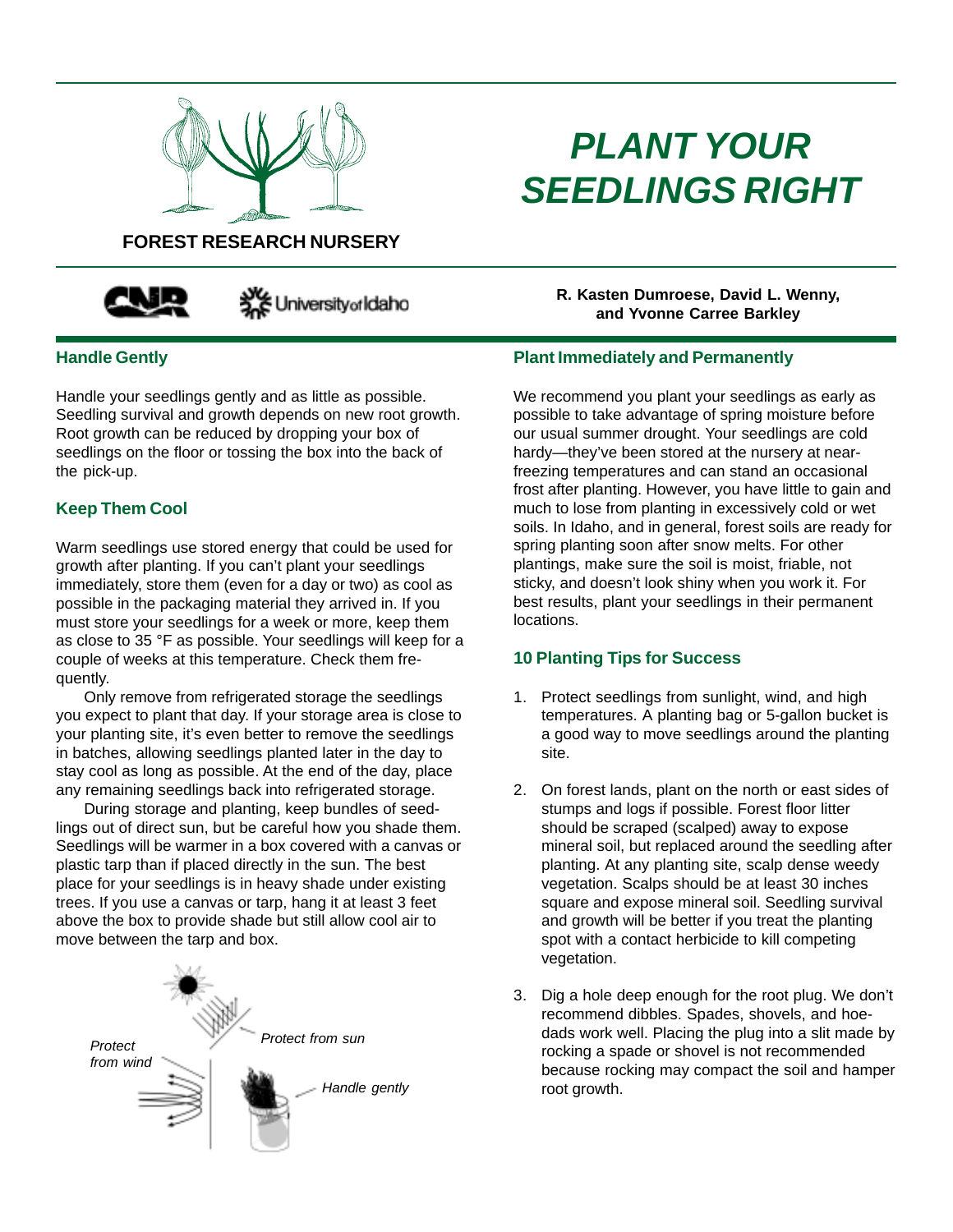

- 4. Keep foreign matter (leaves, sticks, duff, rocks, snow, and so on) out of the hole.
- 5. If you add fertilizer to the planting hole, place it deeper than, or to the side of, the root plug so the roots are not in immediate contact. Allow roots to grow to the fertilizer.
- 6. After the hole is ready, remove only 1 seedling from the bundle. This prevents unnecessary exposure of the roots. If you find a dry plug, dip it in a bucket of cool water for a couple of seconds to saturate the soil around the roots.
- 7. Place your seedling near the center of the hole, with the tip of the root plug about 0.5 to 1 inch below the soil line. Planting too deep is better than too shallow as long as you don't bury any foliage.
- 8. As you fill the hole, gently firm the soil around the roots. Leave no air spaces. Be sure to use moist soil to fill the hole, but don't use heavy pressure that will compact the soil.
- 9. Avoid the "Death Stomp."
- 10. Control weeds for at least 3 years.

## **Care After Planting**

#### *Weeds*

Weeds are your number one enemy. Control weeds for at least 3 years—the longer, the better. Weeds rob seedlings of moisture and nutrients. Weed control often makes the difference between life and death for your plants. Weeds can be controlled 3 ways: cultivation, herbicides, and

mulches. Mechanical weed control (cultivation) works well if you are persistent because some species sprout from their roots. Using a hoe is the basic approach, but pulling a disc behind a tractor or using a rototiller may be easier. Avoid rototilling deeper than about 2 inches.



If you use herbicides, a piece of lightweight plastic pipe or a five-gallon bucket attached to a broom stick can be If you use herbicides, a piece of lightweight plastic pipe used to shield your seedlings during spraying. Please consult your county extension educator before spraying for current herbicide recommendations and rates.

Mulch inhibits weed growth and also improves seedling survival and growth by reducing evaporation from soil and lowering soil temperatures. Mulch effectiveness can be improved by first laying down a weed barrier or landscape mat that allows water and air to penetrate to the soil. Often, mats can be used by themselves but they will last longer if covered with some type of mulch. Good mulches include wood chips or washed rock.



*Dig hole Gently press soil Correctly planted*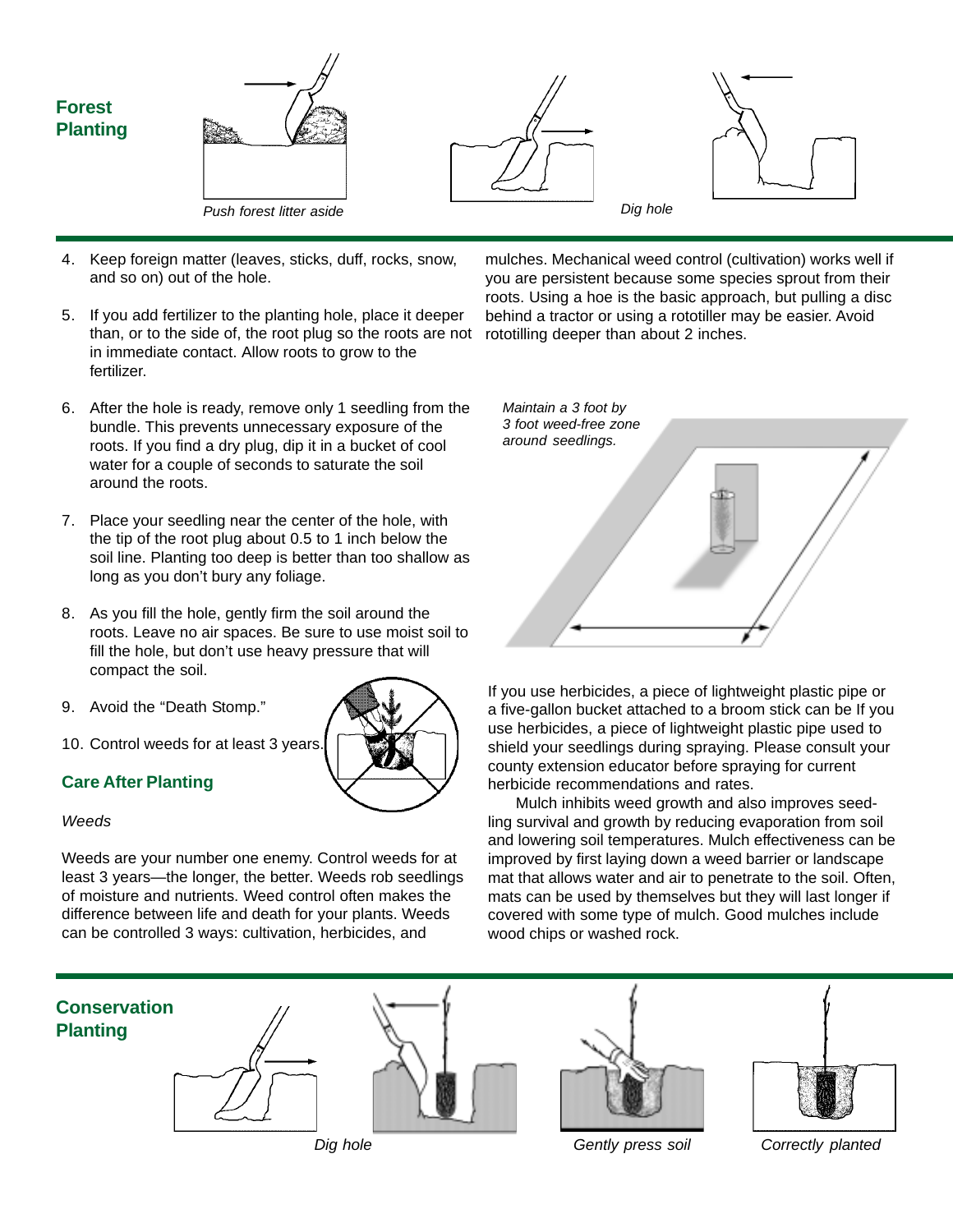



#### *Watering*

On forest land, if you plant early in spring supplemental water probably isn't necessary or feasible. For windbreak, other conservation plantings, and specialty hardwood plantations regular watering will improve survival and growth. If you decide to water, do so about once a week during hot weather, but remember that how often you need to water will depend on the soil and weather. Sandy soils don't retain moisture well so you'll have to water more often. On the other hand, clay soils hold moisture very well so you may not need to water for 2 or 3 weeks after a thorough watering. Water long enough to thoroughly moisten the root zone and encourage deep rooting. A drip irrigation line is the most efficient way to water your seedlings because it delivers moisture directly to each tree in a controlled and consistent manner—less water is wasted to run-off or evaporation. Stop watering about 1 month before the first frost. After a couple of killing frosts, water evergreens well.





*animal damage*

#### *Shading*

Shading can sometimes increase seedling survival. Broad shingles or commercially-available plastic cards placed on the south and southwest sides of seedlings do 3 things: 1) keep seedlings cooler during the heat of the day; 2) reduce moisture loss from soil; and 3) benefit evergreens in winter by reducing dessication.

#### *Fertilization*

Generally, seedlings don't need to be fertilized during the first year. Thereafter, fertilizer should be applied in spring as soon as soil is frost-free. Many fertilizer formulations work fine. Nitrogen usually gives trees the greatest growth response. Application rates vary by local soils and climate. In general for 1,000 square feet of area, apply 1 to 2 pounds of nitrogen in dryland plantations and 3 pounds of nitrogen for irrigated trees and specialty hardwood crops.

A common problem of trees in southern Idaho is iron chlorosis. Trees whose leaves develop a yellow or light yellow-green color, especially between darker green leaf veins, are probably suffering from a shortage of available iron and will benefit from applications of a chelated iron-rich fertilizer.

#### *Protection*

Seedlings can be damaged by livestock, deer, elk, rodents, other small animals, lawn mowers, string trimmers, and herbicides. On forest sites, seedlings will generally be fine without protective devices. If the resident deer and elk population is high, mesh-type tubing may be necessary for seedling establishment. A variety of spray-on repellents are available—they generally reduce, but don't eliminate, browsing. For best results, they should be reapplied